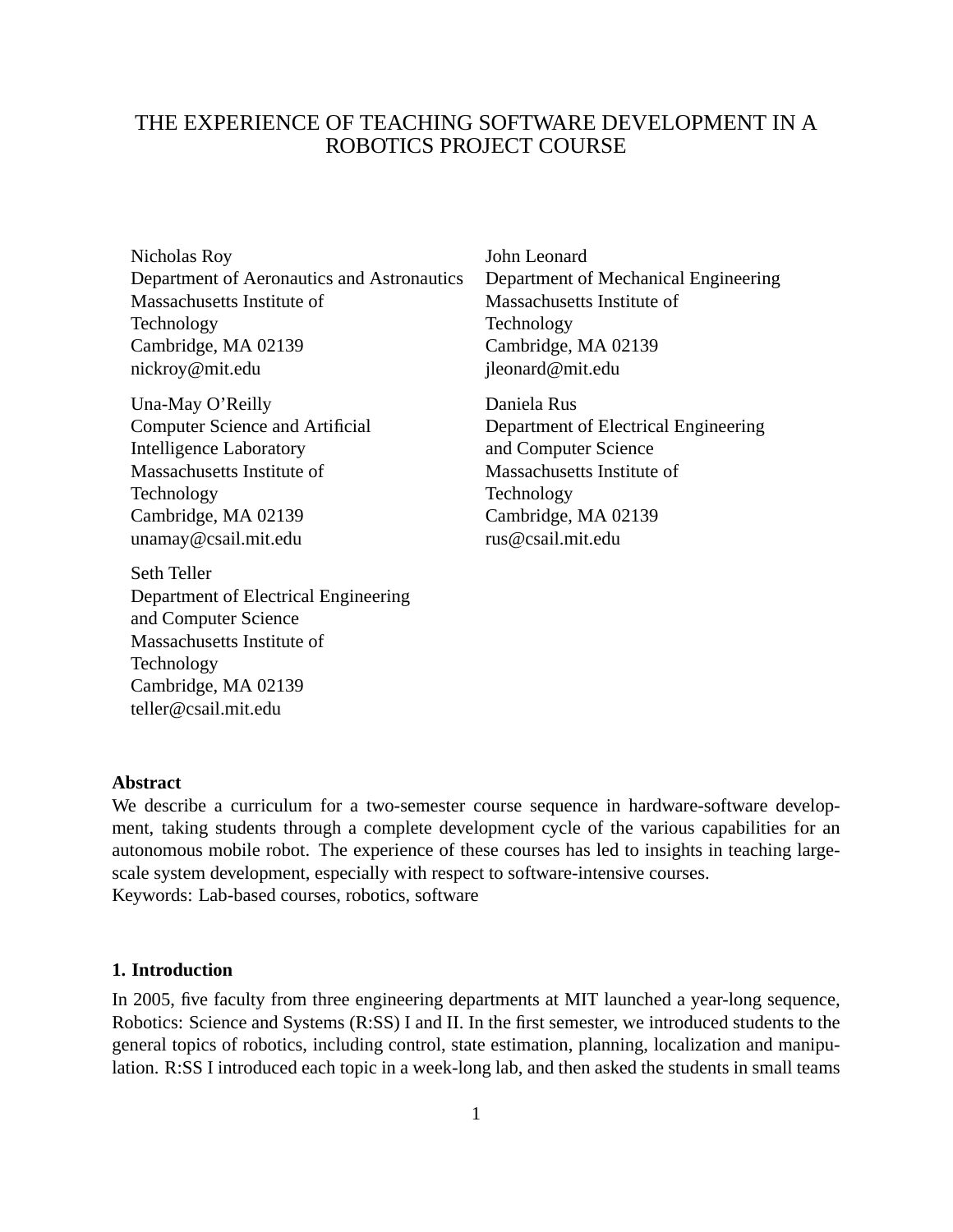to integrate the various capabilities they had developed into a unified system, performing a mini "course challenge". In this manner, we took the students through a complete cycle of developing all the various capabilities necessary for an autonomous mobile robot. In the second semester, the students chose one capability of the robot and studied this capability in more depth. The stated objective at the end of the second semester was to have the students as a group (rather than individual teams) develop a single "Grand Challenge" system capable of performing some real-world task. The task we chose involved developing a robot that could move around campus, collect objects and build a small structure in the hangar.

We spent considerable time teaching sound principles of software design, development and testing at regular intervals in the course, in order to facilitate the integration of different capabilities. However, the experience of teaching these courses has led to certain key insights in teaching large-scale systems development, especially with respect to mixed hardware- and software-intensive courses. We have just begun our third offering of the course sequence, and in this paper we describe the course structure and our implementation decisions. Additionally, we discuss three main insights in teaching a robotics systems class to undergraduate students. The first lesson we learned is the importance of structure. We progressively allowed the students considerable freedom in their final Grand Challenge project, and we learned that specific forms of guidance were essential to success. Secondly, we re-learned a lesson about spiral project management, that we believe is worth reinforcing. Finally, we report lessons on integrating a strong communication component into the course, and the lessons we learned in doing this.

### **2. Course Organization**

An overriding theme of the course sequence is the model of spiral development, with which we take the students through the development cycle of capabilities for an autonomous vehicle multiple times. For example, the pedagogical goal of the first semester is to introduce the students to a broad spectrum of the technical and systems challenges in mobile autonomous systems, leading to a very structured development of a vehicle with moderate capabilities for the initial course challenge. The pedagogical goal of the second semester is to allow the students to explore a single technical area in some depth, and to introduce them to the technical and managerial challenges of developing a single capability in the context of a larger system. The combination of the different capabilities lead to the Grand Challenge vehicle.

While the course contains hardware design issues that naturally follow from a robotics program, the majority of the conceive-design-implement-operate process is focussed on software development issues. In the first semester of the course, the software development is very structured and focussed within teams, which has led to successful deployments of limited capability systems. In the second semester, the entire class form a single team with a substantial amount of freedom to develop new robotic capabilities in conjunction with a research faculty advisor.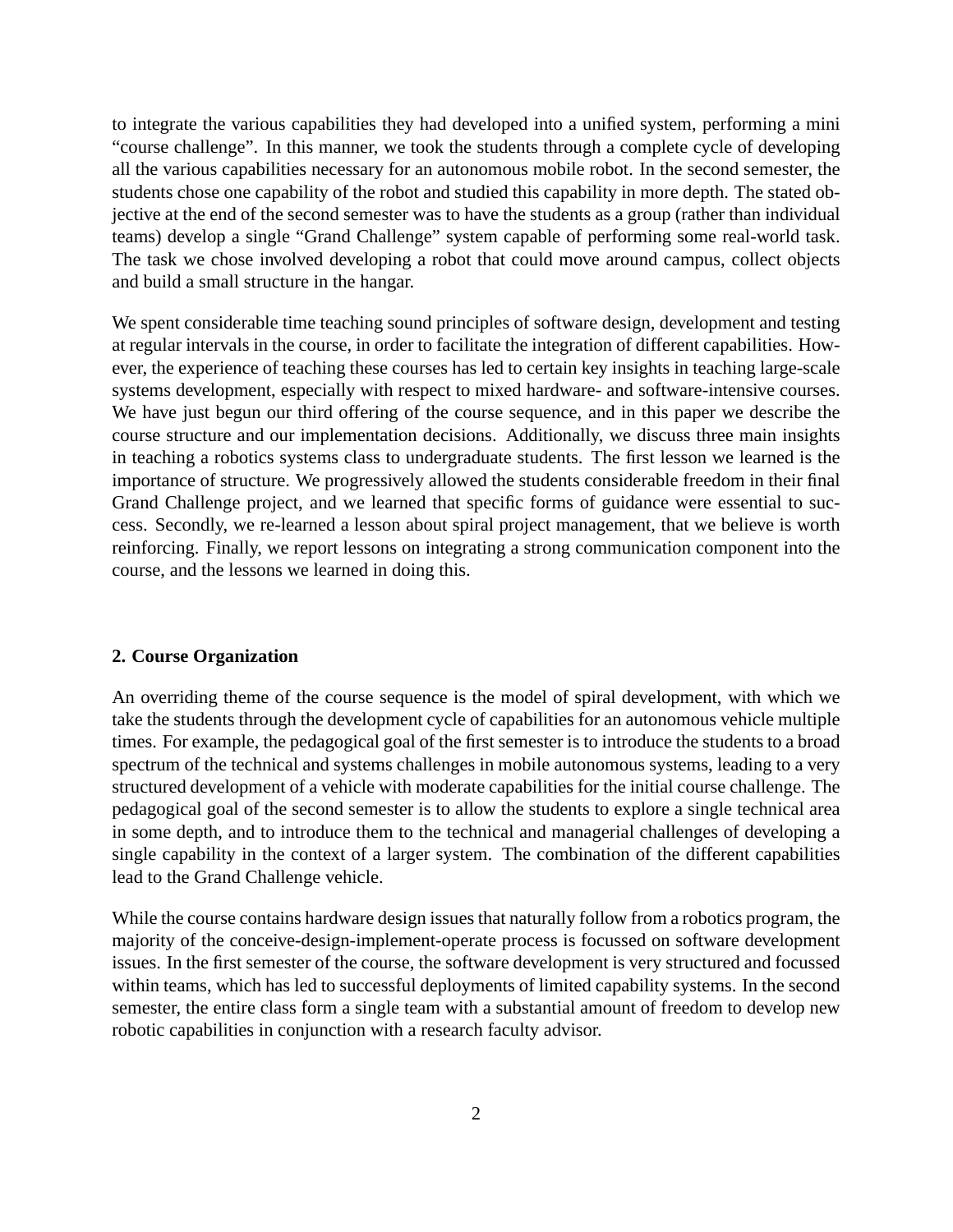# **3. R:SS I**

The first semester, Robotics: Science and Systems I, is designed to introduce the students to different autonomous capabilities and the basic principles that underlie different algorithms. In general, we expose students to the state of the art in the different areas, such as estimation, planning and control. The course has a formal set of learning objectives, but we generally expect at the end of the course, that

- 1. the students will be familiar with basic implementations of kinematics, control theory, state estimation and planning to implement controllers, estimators and planners that satisfy the requirements of specified task;
- 2. can specify the requirements for an integrated hardware and software design and implementation of an autonomous system performing a specified task;
- 3. can implement the necessary hardware and software components in an integrated system and operate the system for an extended and specified time.

The course is structured such that there are two 50-minute lectures and two 120-minute lab sessions per week. The lectures generally cover the following topics:

- Actuation
- Control
- Locomotion
- Sensing and Perception
- Camera Models
- Software Engineering
- Control Architectures
- Localization
- Map Construction
- Planning
- Grasping and Manipulation
- High-level Vision
- Simultaneous Localization and Mapping

# *3.1. Structured Laboratories*

There are a series of milestones, in the form of labs, that the students must meet, but the principal outcome of the class is in the form of the "Course challenge", in which students must build upon the skills of the preceding labs to develop a complete working autonomous system. We divide the class into groups of 3-4 students, and the each group works in parallel. After each lab is complete, the student teams brief the lecturers in 10 minute presentations, to demonstrate their implementation and any additional analysis they have performed.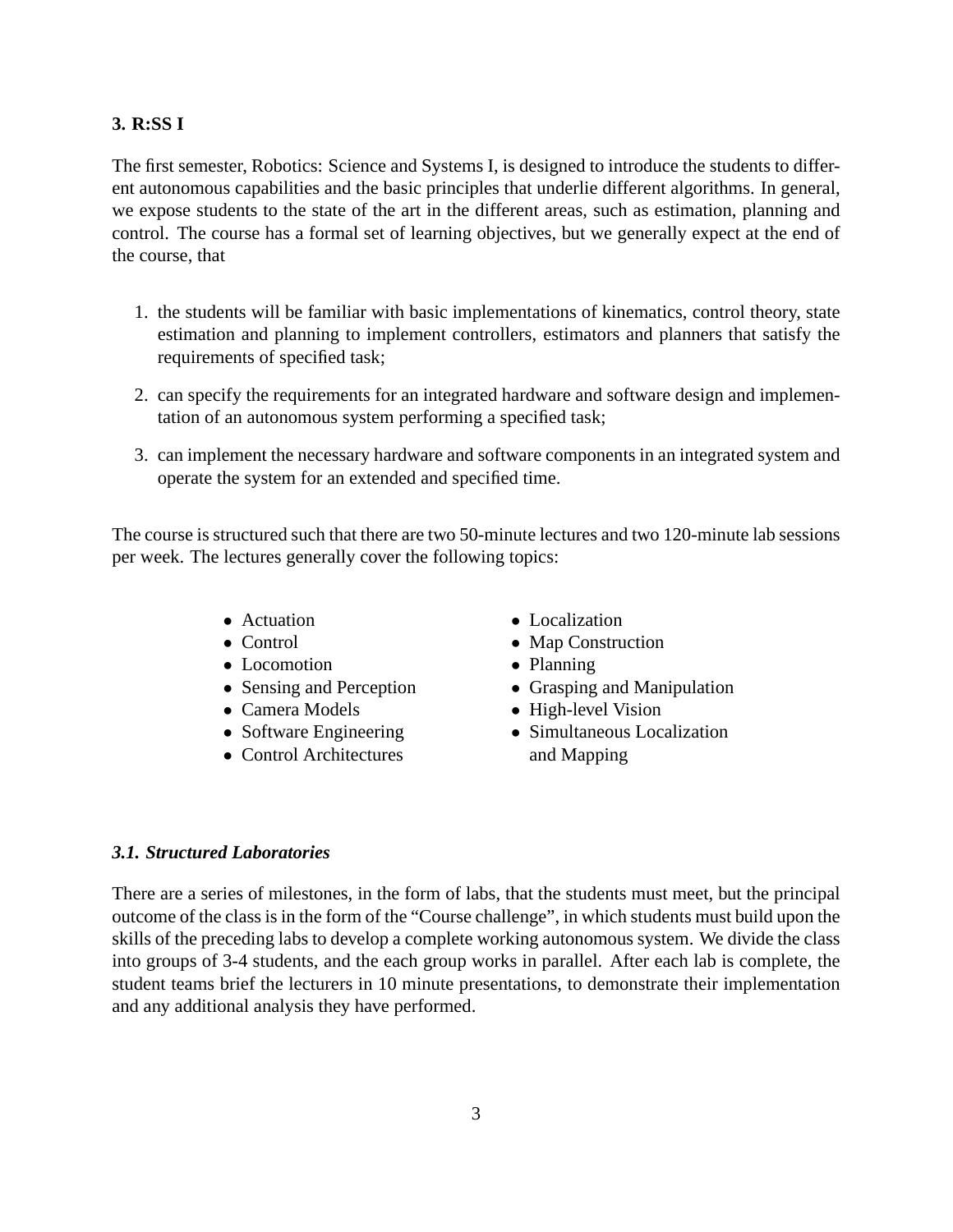1. Schematics: Layout and Components

The first lab is designed to familiarize the students with their hardware kits, and learn some basic hardware debugging skills. Students are required to learn basic division of capabilities between hardware and software, to learn to read and understand circuit schematics, and practice the use of basic hardware skills such as soldering and multimeter use. We issue a basic kit of robot components including a partially-populated microprocessor board shown in figure 1, and the students must complete and test their board.





Figure 1: The robot components issued in the first laboratory to begin the hardware and software design, implementation and testing.

2. Motor Characterization and Control

The second lab is designed to familiarize the students with their software development practice. We introduce the software development environment and require the students to practice the use of software management tools such as version control systems. We pose this instruction in the context of the mixed hardware-software system by asking for a software-based characterization of the motor subsystem. Students are issued with the additional components shown in figure 2 including the drive motors, and required to complete the motor circuitry, implement a controller in software and evaluate their controller.





Figure 2: The robot components issued in the second laboratory to begin the implementation of motor characterization and closed-loop control.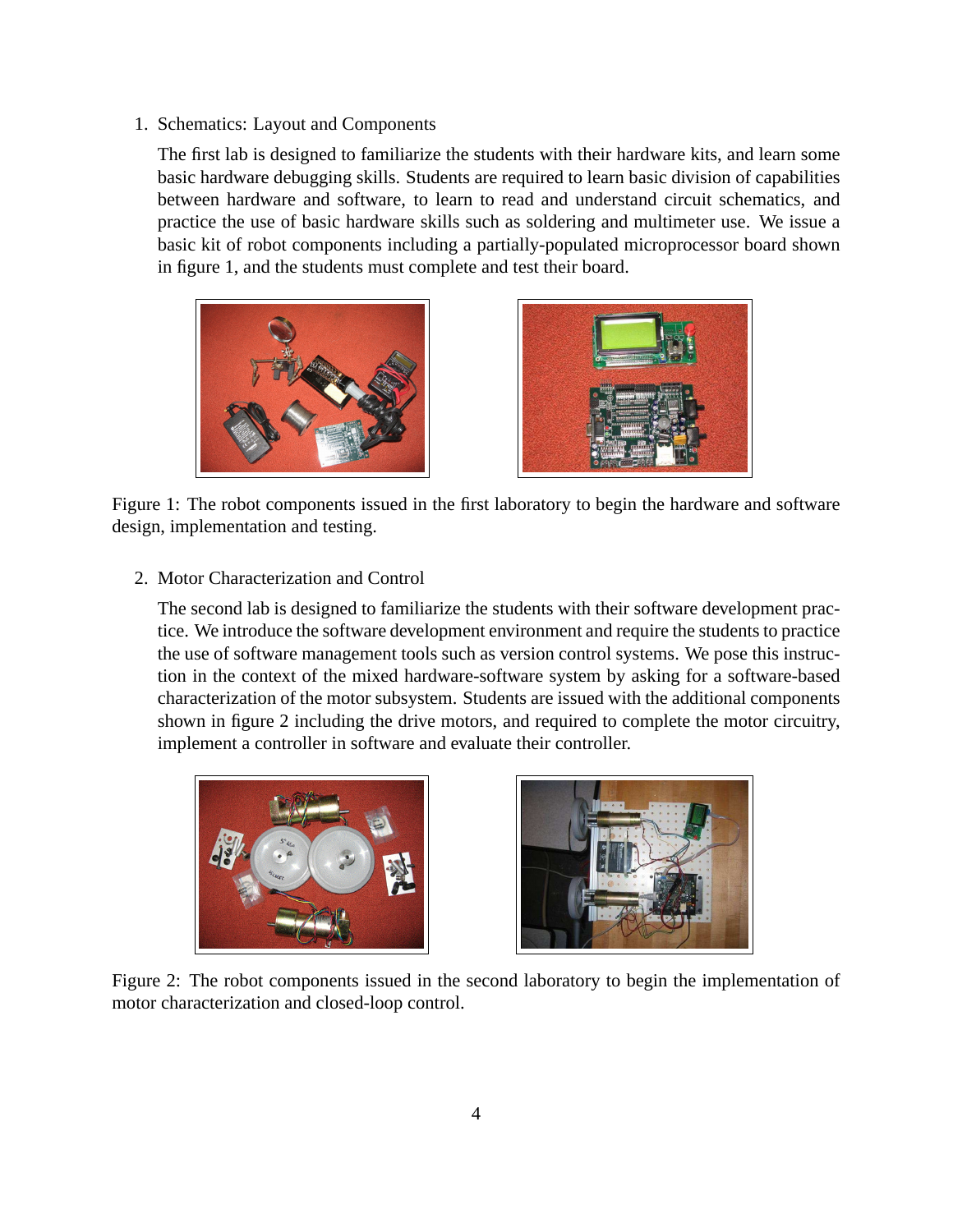3. Robot Chassis and Driving

The third lab is the first lab designed to test the students in their understand basic navigation concepts. At this point, the students assemble their hardware kits into a basic robot chassis, and control their robot using simple feedback loops on the wheel odometers, essentially navigating using dead-reckoning. The students are issued with components to allow them to build the complete frame shown in figure 3. The robot is a basic differential-drive system, with the drive wheels at the front and simple caster wheels at the rear.



Figure 3: The robot components issued in the third laboratory to begin the implementation of basic mobility.

4. Light Sensors and Braitenberg Behaviors

The fourth lab allows us to introduce sensing to the students, and implement feedback control loops around some environmental stimulus. We issue the students with light sensors, and require them to implement simple "Braitenberg" type light-following behaviours. One important lesson from this simple sensing modality is that the behaviour of the sensor changes substantially from night to day, and so the students quickly discover the need to recalibrate their systems regularly.

5. Software Engineering and Visual Servoing

The fifth lab introduces some major changes to the robot. Until now, computation was largely performed off-board the robot with a serial cable to communicate with the on-board microprocessor. In this lab, we first issue the students with a laptop. However, we also provide the students with a camera (shown in figure 4, left) for more sophisticated sensing.

Image processing is an intensive task, so we also introduce a large software framework called Carmen. Carmen is a publicly-available open-source robot control suite that facilitates distributed, networking computation. This allows the students to seamlessly parallelize operations between the on-board laptop and the off-board workstation. This software framework allows us to introduce new software development practices for embedded systems that the students may not have encountered previously.

The goal of this fifth lab is for the students to implement a simple reactive ball follower by extracting recognizable colour features, and then using properties of the extracted features (e.g., blob sizes, positions in the image, as shown in figure 4, right) to generate control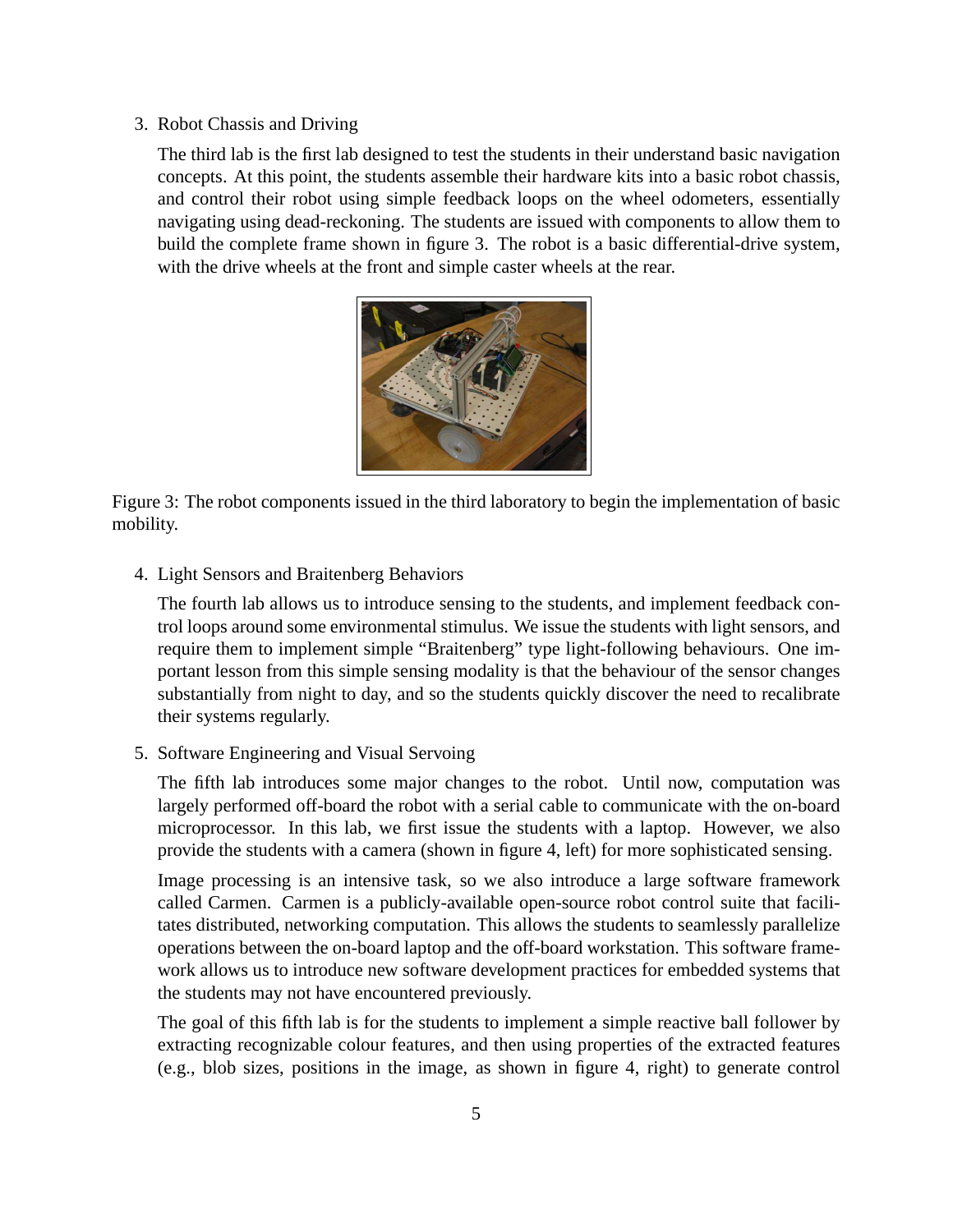

Figure 4: The students are issued with the camera shown mounted on the crossbar (left panel) for more sophisticated environmental sensing in the fifth lab. The camera is used to track a ball of a specified colour (middle panel). The students extract features such as blob size and location (right panel) in order to servo the robot to keep the ball in view and at a fixed stand-off distance.

commands to keep the ball centred in the image frame and at a specific distance away. The students again encounter the problems of sensor calibration and learn about different colour spaces.

6. Local Navigation and Environmental Modelling

The sixth lab introduces the students both to additional sensors and to the concepts of a persistent environmental map. The students are issued with bump sensors and also sonar range sensors. The requirements is for the robot to detect an obstacle using the bump sensors, and then drive around the obstacle, building a map using the sonar sensors. An example map is shown figure 5. The sonar data is useful for range sensing but extremely noisy, and the students must learn more issues in dealing with real-world sensing.



Figure 5: An example map of a square obstacle learned from sonar data during the sixth lab. The grey dots are the individual sonar returns (notice that substantial noise in the data), and the fitted green lines are the sides of the square obstacle. *Image courtesy of Silvia Baptista, Mark Vayngrib, Kevin Wang, Tina Wright.*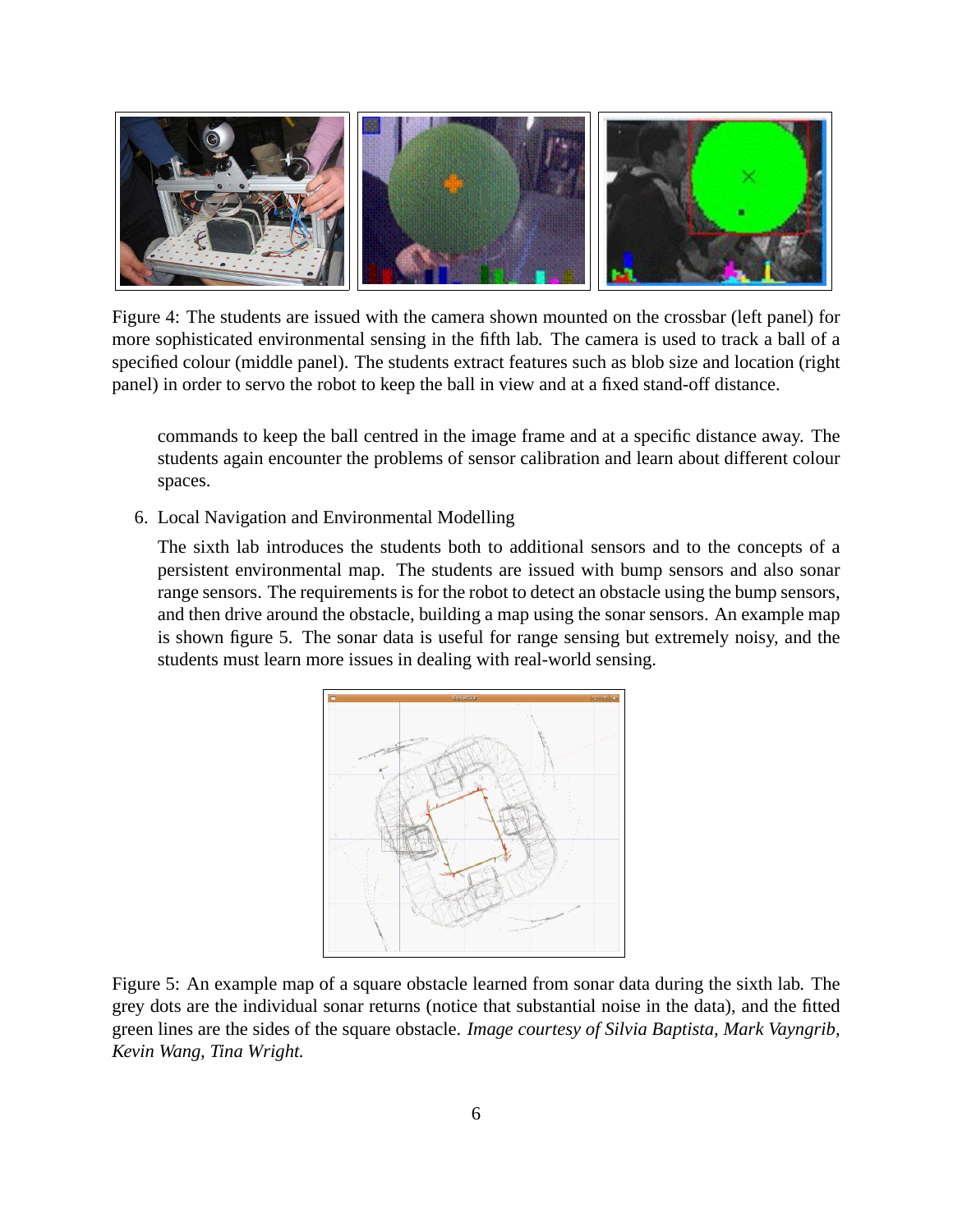7. Motion Planning and Global Navigation

The seventh lab introduces the students to motion planning and deliberate action. The students are issued with a map of a maze environment and must implement a simple planner. The students learn issues of representation (e.g., different ways of representing the search problem) and must also consider computational efficiency in the design and implementation of their algorithms.

8. Grasping and Object Transport

The final lab introduces the students to a very different capability. They are issued with components of a robot arm and gripper shown in figure 6, which they must assemble and then control in order to grasp and pick up blocks. Additionally, the students are expected to use the camera to identify blocks for grasping, and ensure that the robot's gripper is within range of the block. As a result, this lab requires the students integrate their solution to the visual servoing lab from earlier in the semester with the grasping solution. By introducing the students to the integration of different subsystems into a single capability, we lay the ground work for the final month of the course.





Figure 6: (Left) The robot components issued in the eighth laboratory that constitute a robot arm and gripper. The students mount the arm on the robot (right) to implement mobile manipulation algorithms.

# *3.2. Course Challenge*

The last month of the course is the "Course Challenge", which to date has been to build a shelter on Mars. The objective is for the robot to explore, gather materials and build a structure in a dynamic partially-known environment. The robot will be given a partially specified map of this space containing obstacles and blocks. However, the environment will have dynamic obstacles whose location and behavior will not be known to the robot. The robot will have to pick a construction site (home, or at a given place, or by reasoning), identify as many building blocks as possible, bring them to construction site and build as much of a wall structure as possible at the site.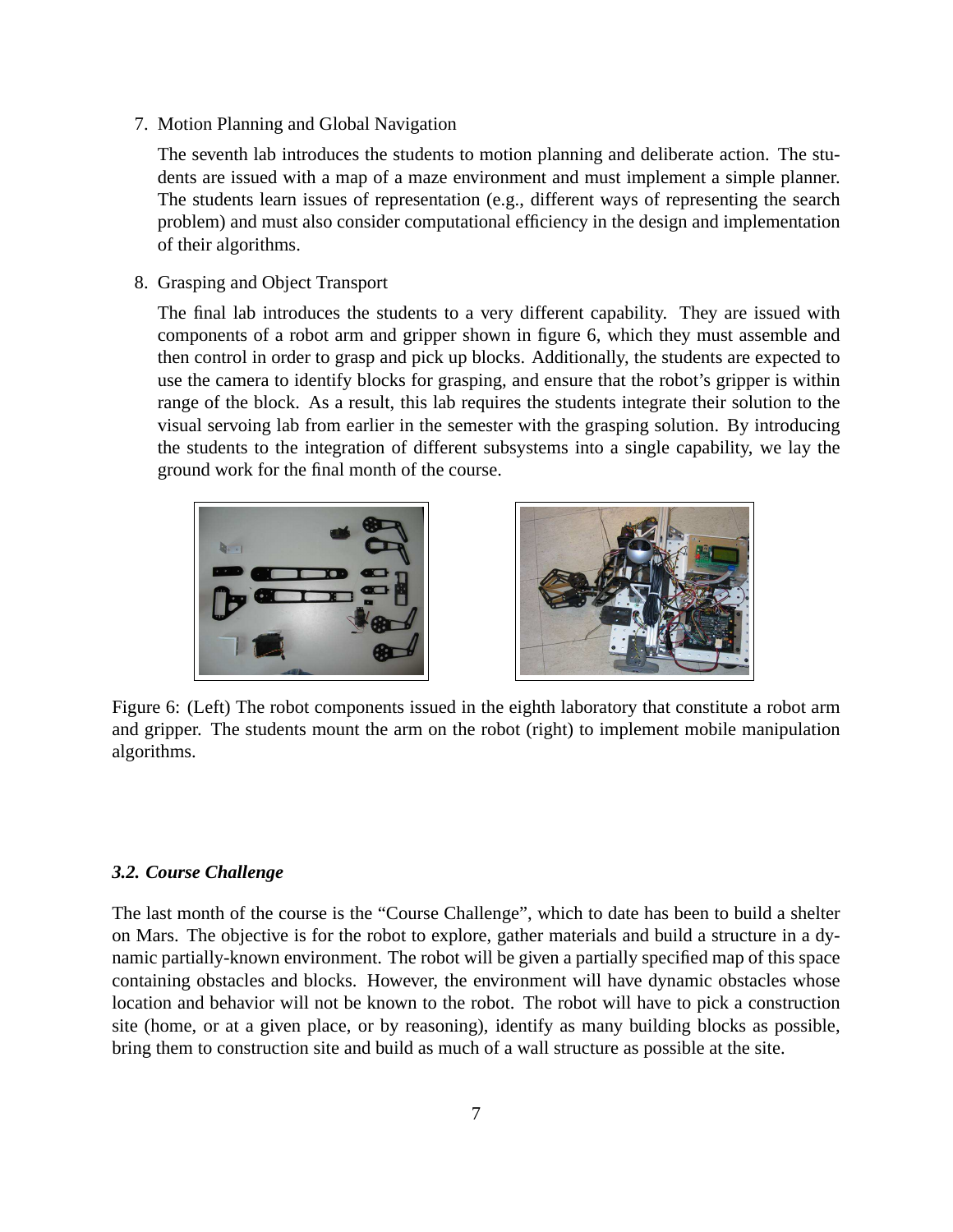

Figure 7: The complete robot at the end of the last lab.

At this point in the semester, the students should have a complete robot, such as the one shown in figure 7, with working implementations of all the necessary software subsystems to complete the challenge. The task itself is very much abstracted from a true robotic construction task, and could be completed using relatively unintelligent behaviour. However, the students are expected to leverage the skills and implementations from the preceding labs in order to implement a robot that operates in a deliberative manner. We have stressed the elegance of design and implementation as much as completion of the specific task.

We also encourage the students to think about the integrated hardware-software design problem. Although the course is software-intensive, some aspects of the course challenge can be simplified or addressed more easily through innovative hardware. In order to limit the amount of time that can be sunk into unstructured hardware modifications, we restrict the students to modifications that cost no more than \$50. However, some innovative designs have emerged, including a beautiful hardware assembly that uses the shape of the building blocks to automatically form a structure as each block is collected. Some example hardware modifications are shown in figure 8

# **4. R:SS II**

The second semester course, Robotics: Science and Systems II, is designed to allow the students to explore a topic in mobile autonomy in more depth. Building on the first semester, that students have built a relatively small robot that explores, gathers and builds a structure in a dynamic partiallyknown environment. This implementation requires understanding of the overall issues of robot control, visual servoing, motion planning, position estimation and manipulation in the laboratory setting, in a moderately controlled environment.

In the second semester, the class as a group scales this task up to something that approximates a real-world challenge task that we term a "Grand Challenge" problem, in the style of the DARPA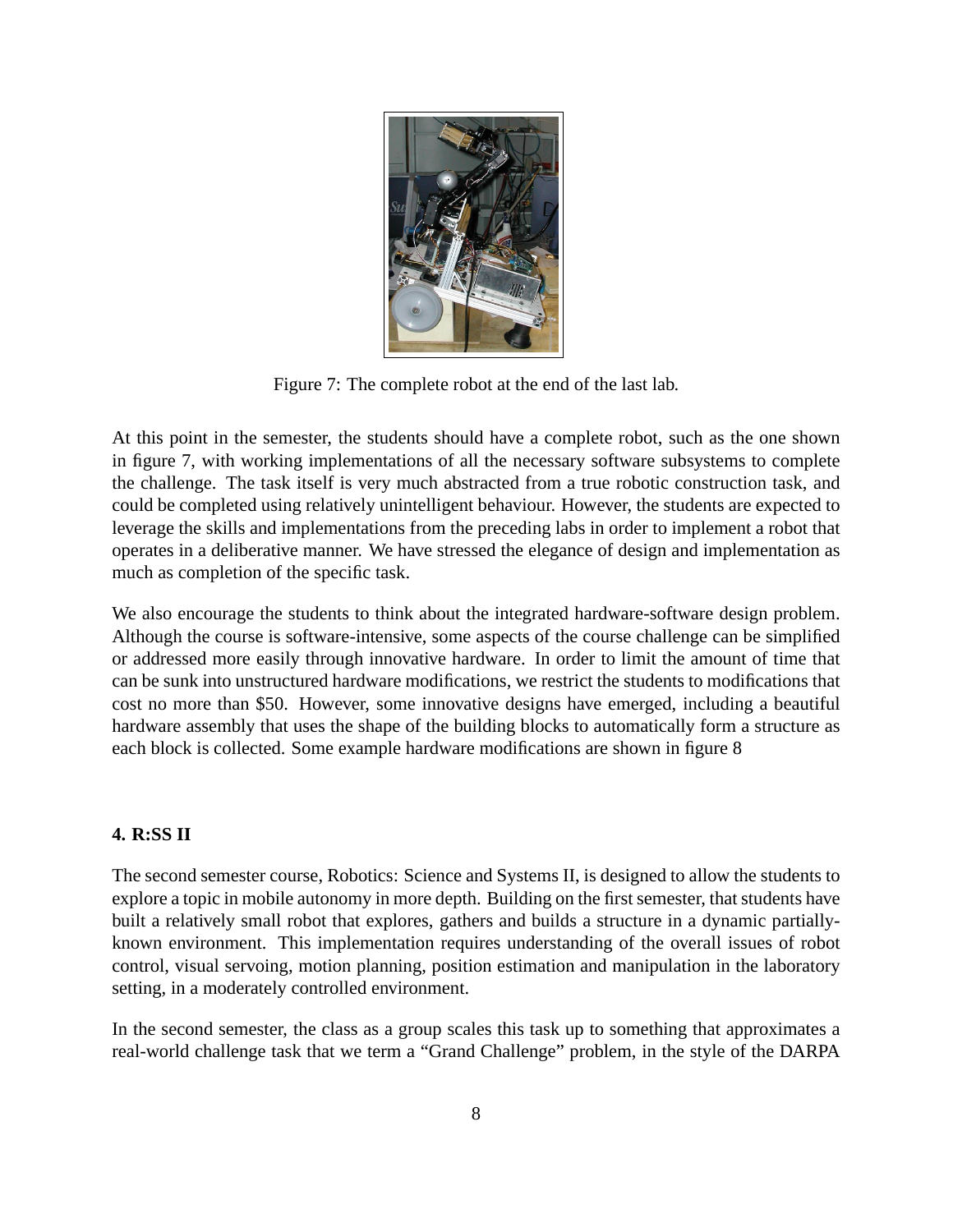

Figure 8: Some example hardware modifications that the students make to the basic frame we provide. On the left, the robot has a collection and release mechanism that automatically organizes the robots into a structure. In the middle, the robot has an entirely different collecion and release mechanism. On the right, the robot has a simple "dumping" mechanism, requiring the robot to place blocks together once collected. However, the robot frame has been replaced with a circle, allowing easier motion planning.

Grand Challenge. By scaling the problem up to real-world size, we ask the students to address the challenges of unstructured, outdoor environments, unknown world models, real-world navigation and locomotion, and real-world manipulation. These are all largely open research topics in the literature, and our goal is to get the class working at the cutting edge of robotics research, and hopefully generate publishable contributions to the state of the art. As in R:SS I, the course has a formal set of learning objectives, but we generally expect at the end of the course, that

- 1. the students will be able to critically evaluate different choices of subsystem designs and implementations;
- 2. the students will use their knowledge of autonomous control, planning or estimation to design and implement a new capability for an autonomous system;
- 3. and will integrate their new implementation into the complete system.

In addition to the research challenges in autonomy, the class must address the engineering challenges of developing in collaborating teams, developing across multiple platforms, and developing software that is reliable enough for others to use. The problem is too large to be tackled by small teams of 3-4 students; the class as a whole works on a single system. We provide a much larger, pre-built robot base with substantially more capabilities (i.e., larger arm, laser range finders, GPS, etc.).

# *4.1. Grand Challenge*

The specific "Grand Challenge" problem is a large-scale remote autonomous construction problem. The robot should, over a long period of time, collect building components located on campus,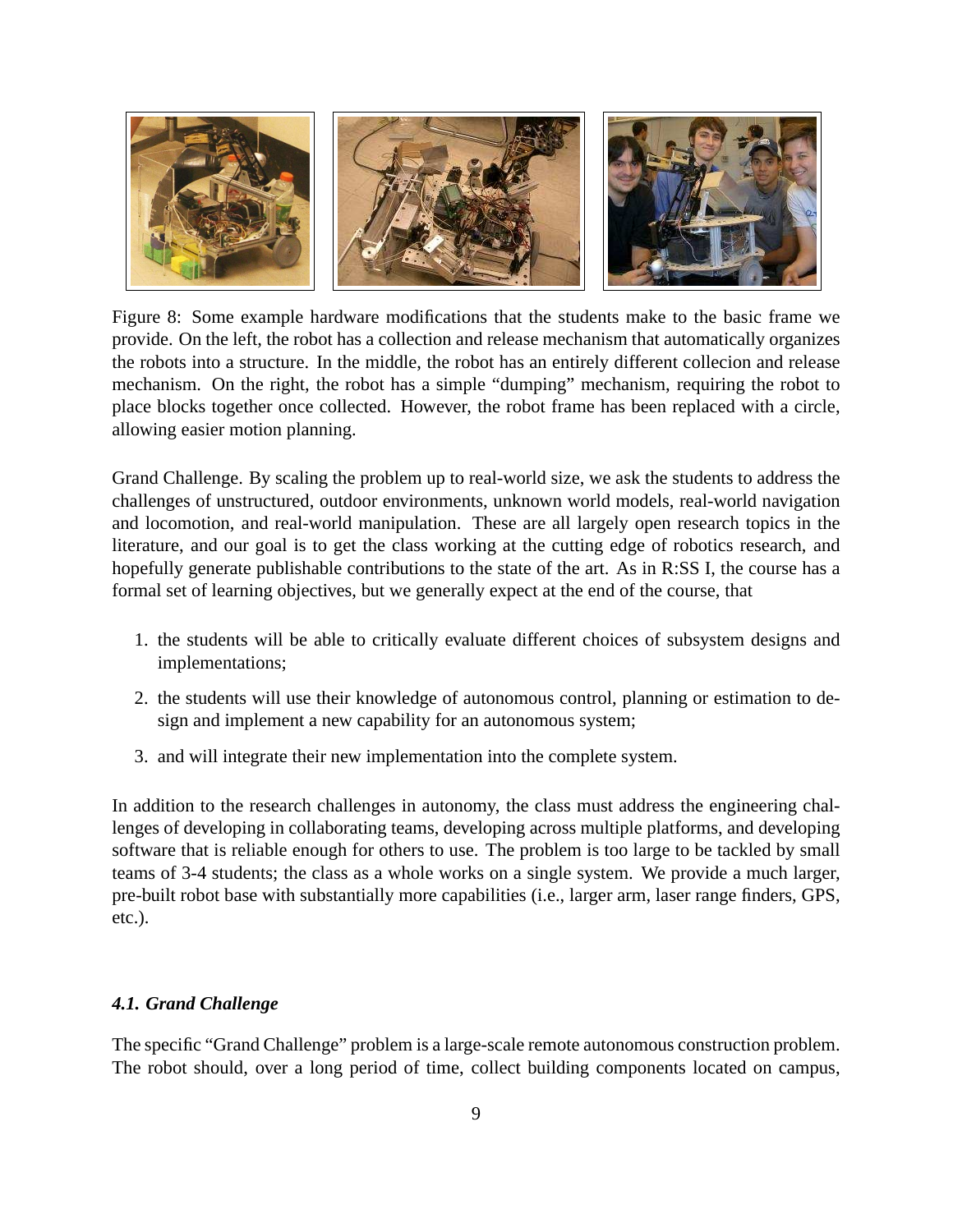return them to the hangar, and and assemble as large a structure as possible in the hangar. The robot must have capabilities to do the following:

- navigate in a totally unknown environment
- locate good construction objects
- identify the location of the construction site
- retrieve, carry the objects to and place the components at the construction site
- create a structure at the construction site.

#### *4.2. Lectures and Labs*

Our approach in the R:SS II is to allow the students to self-organize. We impose little structure on the labs. We provide one lecture per week in a topic of the students choosing (although we provide an initial set of lectures to begin the semester), with the expectation that the student will request more instruction in different areas. During lab sessions, the students working on individual subsystems meet one-on-one with a faculty advisor. At the end of each week we hold design reviews, where a student from each subsystem group presents to the class the current state of the system and expected plans for the next week.

The class immediately is faced with not only a design problem but also an organization problem, and and must produce an architecture, design and engineering plan for their autonomous system within the first month of the course. The only additional structure we impose is a series of deliverables throughout the semester tied to capabilities of the robot, such as demonstrating navigation, demonstrating mobile manipulation, demonstrating exploration, etc.. Between the required deliverables, we encourage the students to set their own deadlines but do not require this.

## **5. Overall Lessons Learned**

### *5.1. Successes*

The major success of the course has been the student performance. Despite the fairly demanding pace of the first semester labs, we have a very high success rate in student teams completing all parts of the lab. We have never had more than one team in a semester (out of 6-8 teams per semester) not start the course challenge with a complete and working solution to each subsystem. This has been satisfying, because many of our students have had limited programming experience or limited experience with embedded systems. As a result, we had initial concerns about the ability of the students to understand and implement many of the concepts. Additionally, student feedback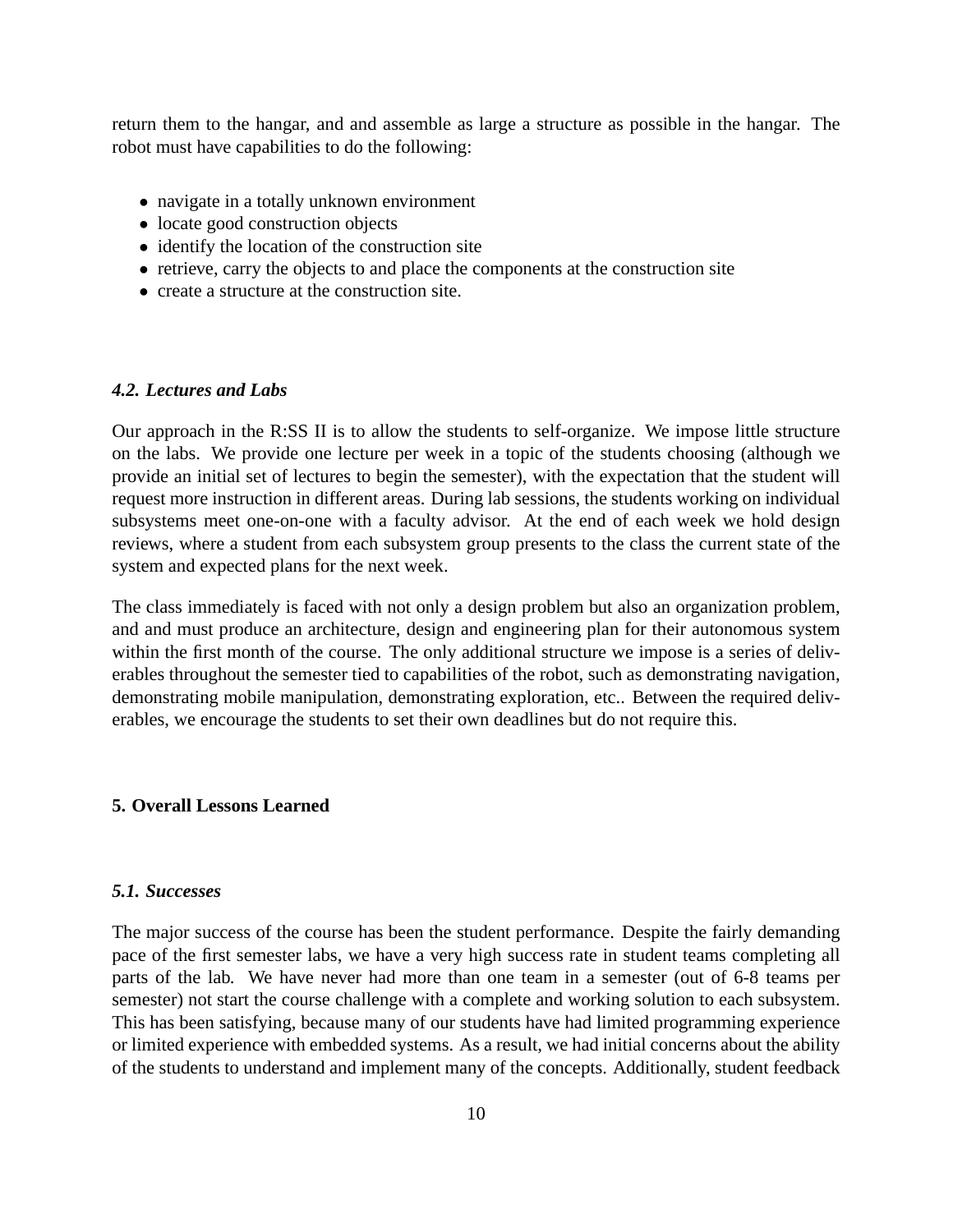indicates a general satisfaction with the coverage of the material. The students feel that they are getting a broad exposure to a range of issues without being overwhelmed.

We also feel that our efforts in team management and team balance issues have been a success. We draw students from three main departments: Electrical Engineering and Computer Science (EECS), Aeronautics and Astronautics (Aero/Astro) and Mechanical Engineering (MechE). At the beginning of each semester, we ask the students to complete questionnaires outlining their background and skill set. We then create teams by combining students with complementary backgrounds, for example, pairing a computer scientist strong in programming with a mechanical engineering and Aero/Astro student who are strong in control and systems engineering. In R:SS I, we also encourage students to work in areas that our outside their comfort zone, such as asking the non-computer-scientists to take on the bulk of the implementation initially, while encouraging the natural programmers to pick up the soldering iron. This has generally worked extremely well, and we have had a surprisingly small number of dysfunctional student teams. In the one case of a dysfunctional team, we have acted to re-organize the teams and this appeared to solve the teaming issues quickly. Additionally, the students report that they liked "the freedom", and the "actual engineering [practices] that were involved" [1]. However, as we discuss below, the teaching of organization and engineering practices in the R:SS II class will be improved.

Finally, we emphasize that there are rarely right answers to the design questions. To reinforce this point, the students are required to debate different design decisions, such as deliberative planning compared to reactive planning. Our experience has been that the students generally begin the debate sequence unsure of the point of the exercise, but quickly learn that the literature typically contains multiple, opposing views on most issues and that engineering decisions are often the subject for discussion. We have been very pleased at some of the student discussions that have resulted from the debates.

However, not every aspect of the course has been a complete success. In the following sections we list some specific lessons that we have learned in developing this course.

**The importance of structure** Firstly, while we provide the students with substantial instruction in systems development practices, we have imposed relatively little structure on the process itself, allowing the students to choose how to organize themselves. Concerns that the students would not understand the trade-off between organizational freedom and risk of failure have not been realized; post-hoc evaluation suggests that the students appreciate the substantial amount of freedom to manage the system development themselves. However, Tom Clay & Associaties provided an independent evaluation of the first instance of R:SS II. The Clay report [1] listed the following student concerns regarding the teaming freedom:

- "They worked ineffectively with teams."
- "They worked ineffectively across teams."
- "They did not develop sufficient or timely processes."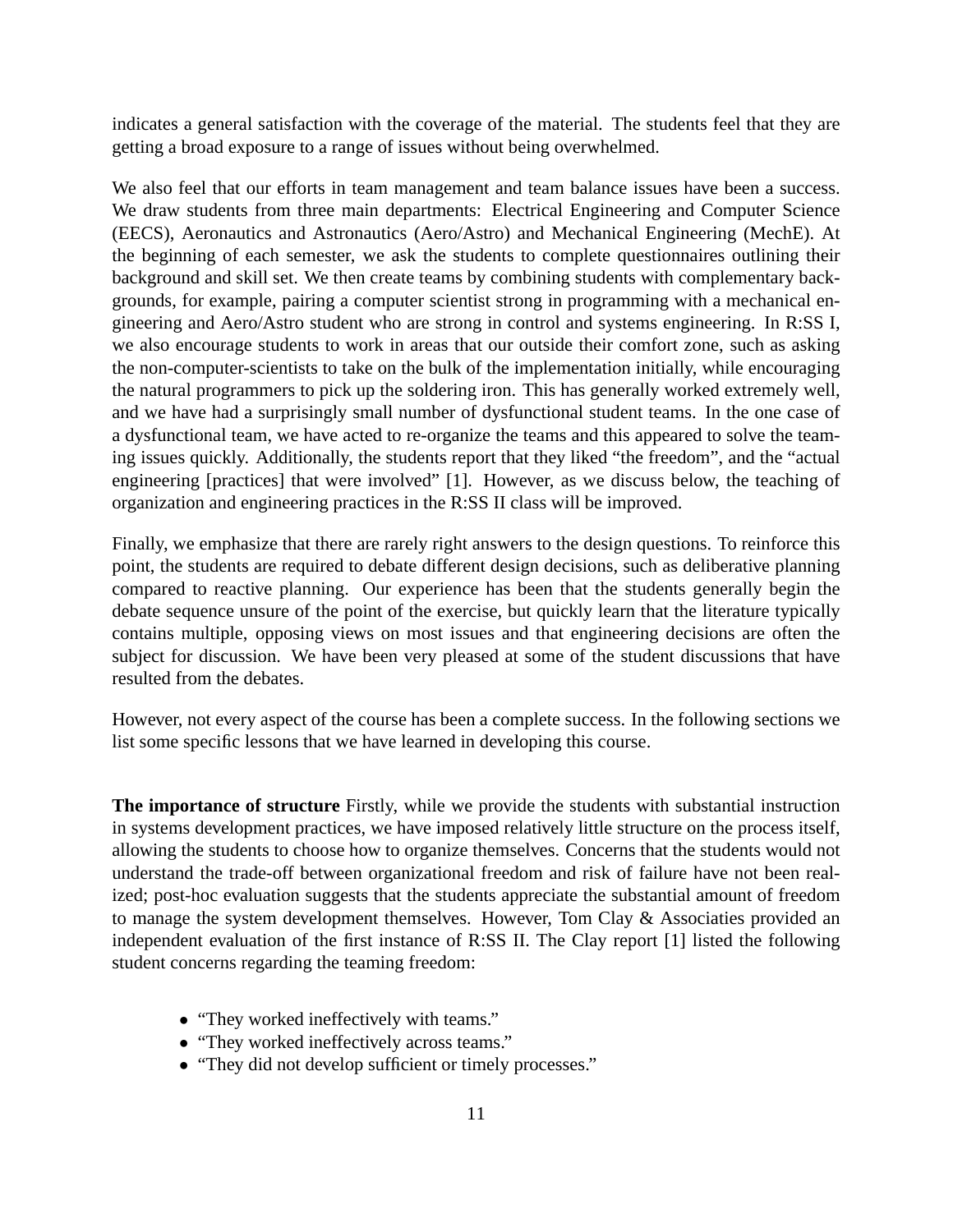• "They assigned or took on responsibilities in ways that did not support individuals' learning."

In order to address these concerns, we have invited additional faculty with experience in working with large teams to lecture on engineering management practices.

**The spiral development process** We pursued a spiral development evaluation process throughout the course. However, both faculty and students re-learned the lesson that spiral development is essential across the entire system, not only within specific capabilities. Milestones were set on a per-capability basis, rather than on a complete-system performance basis, allowing teams to progress at different rates. A key insight (that has been learned elsewhere in the past) is that for software projects, no development within a capability should be permitted until the complete system is at the same readiness level.

The Clay report contained the suggestion of continuing the structure of R:SS I into R:SS II, that is structuring the course around a series of goals, instead of around a single "Grand Challenge" end-goal. This would encourage the spiral development model, and would also allow the students to fall short of the end goals without feeling like they had failed.

The students also felt (as reported in the final debriefing) that they were unable to get a sense of ownership of the system as a whole: they suggested making sure the teams were much more loosely organized, in order to allow them to get a sense of how to use all sub-components and would lead to faster testing and integration. This loose organization is probably unwieldy give the amount of development required, however, we have recognized the need to provide a strong sense of ownership of different components while building a larger system.

**The important of communication deliverables** Finally, a major component of the systems engineering management plan in early version of R:SS I required the students to present design reviews to each other regularly. The general upward trend in the presentation grades indicated that students were learning from seeing each other present. While the design reviews were not sufficient to catch all development errors, we consider the reviews to be successful in that most design or implementation errors were identified by the students themselves, rather than faculty advisors. We believe the in-class peer-to-peer design reviews were ultimately more useful than conventional presentations to external faculty reviewers would have been.

We have, however, introduced the presentation component into R:SS I as well, and students now brief the faculty after each lab is complete. This has greatly improved both the quality of the lab analysis and also the student timeliness of completing the labs. We have also begun working with the Writing Program to ensure that the communications deliverables are of high quality not only technically but also from a writing and communication standpoint.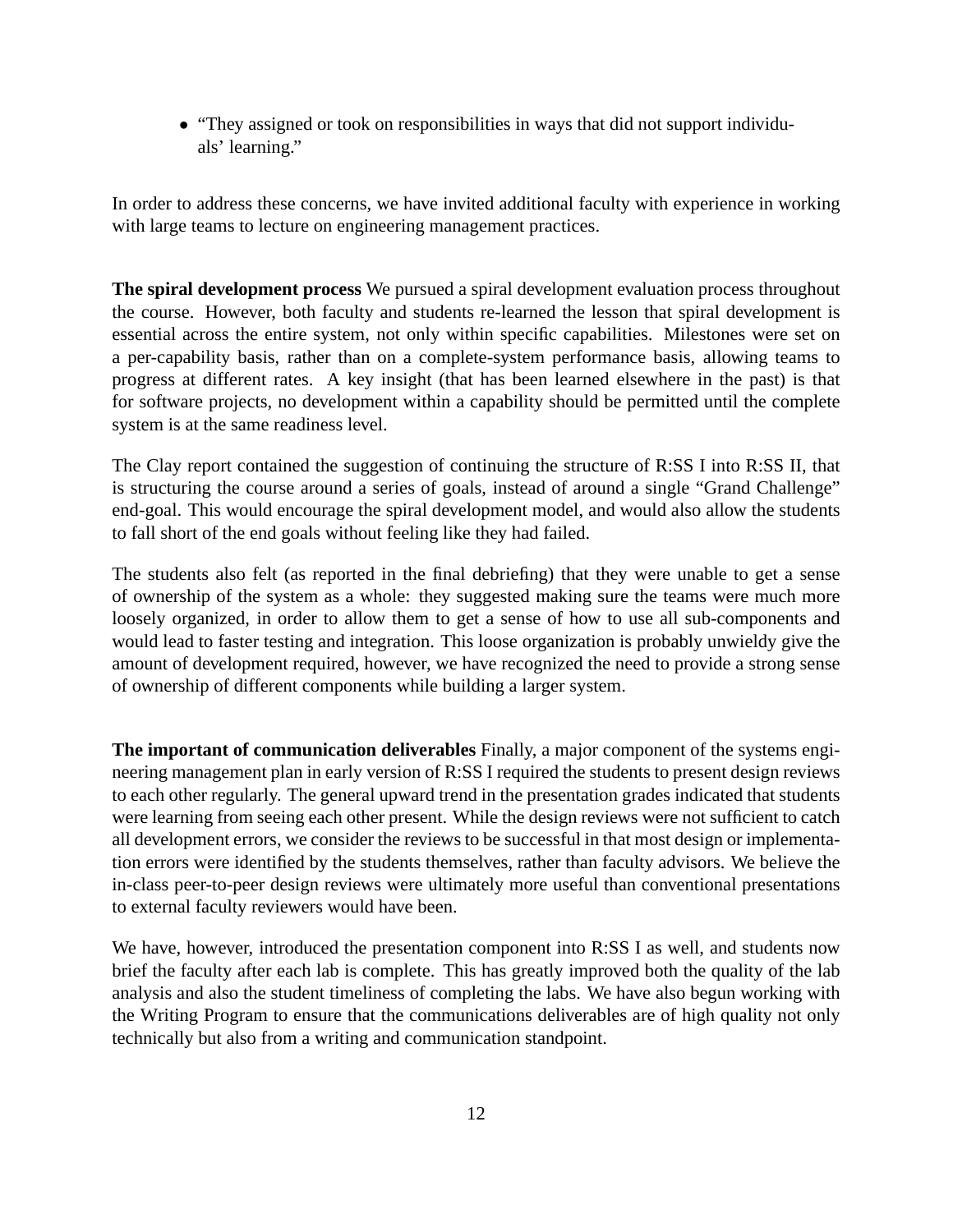### **6. Conclusion**

This paper presented the first two iterations of a two-semester sequence of courses that introduces students from Aeronautics and Astronautics, Electrical Engineering and Computer Science, and Mechanical Engineering to the process of conceiving, designing, implementing and operating a mixed hardware-software system.

### **Acknowledgments**

This course was funded by the School of Engineering at MIT. Additional support was provided by the d'Arbeloff foundation, Sun Microsystems and Intel Corporation. Their support is gratefully acknowledged.

## **References**

[1] Tom Clay. Assessment of RSS-II. Technical report, Tom Clay and Associates, 2005.

#### **Biographical Information**

Nicholas Roy is the Boeing Assistant Professor in the Department of Aeronautics Astronautics at the Massachusetts Institute of Technology. He received his Ph. D. in Robotics from Carnegie Mellon University, Pittsburgh in 2003. He is a member of both the Autonomous Systems Laboratory and a member of the Computer Science and Artificial Intelligence Laboratory (CSAIL) at MIT. His research interests include autonomous systems, mobile robotics, human-computer interaction, decision-making under uncertainty and machine learning.

John J. Leonard is Associate Professor of Mechanical and Ocean Engineering at MIT and a member of the MIT Computer Science and Artificial Intelligence Laboratory (CSAIL). His research addresses the problems of navigation and mapping for autonomous mobile robots. He holds the degrees of B.S.E.E. in Electrical Engineering and Science from the University of Pennsylvania (1987) and D.Phil. in Engineering Science from the University of Oxford (formally 1994). He studied at Oxford under a Thouron Fellowship and Research Assistantship funded by the ESPRIT program of the European Community. Prof. Leonard joined the MIT faculty in 1996, after five years as a Post-Doctoral Fellow and Research Scientist in the MIT Sea Grant Autonomous Underwater Vehicle (AUV) Laboratory. He has participated in numerous field deployments of AUVs, including under-ice operations in the Arctic and several major experiments in the Mediterranean. He has served an associate editor of the IEEE Journal of Oceanic Engineering and of the IEEE